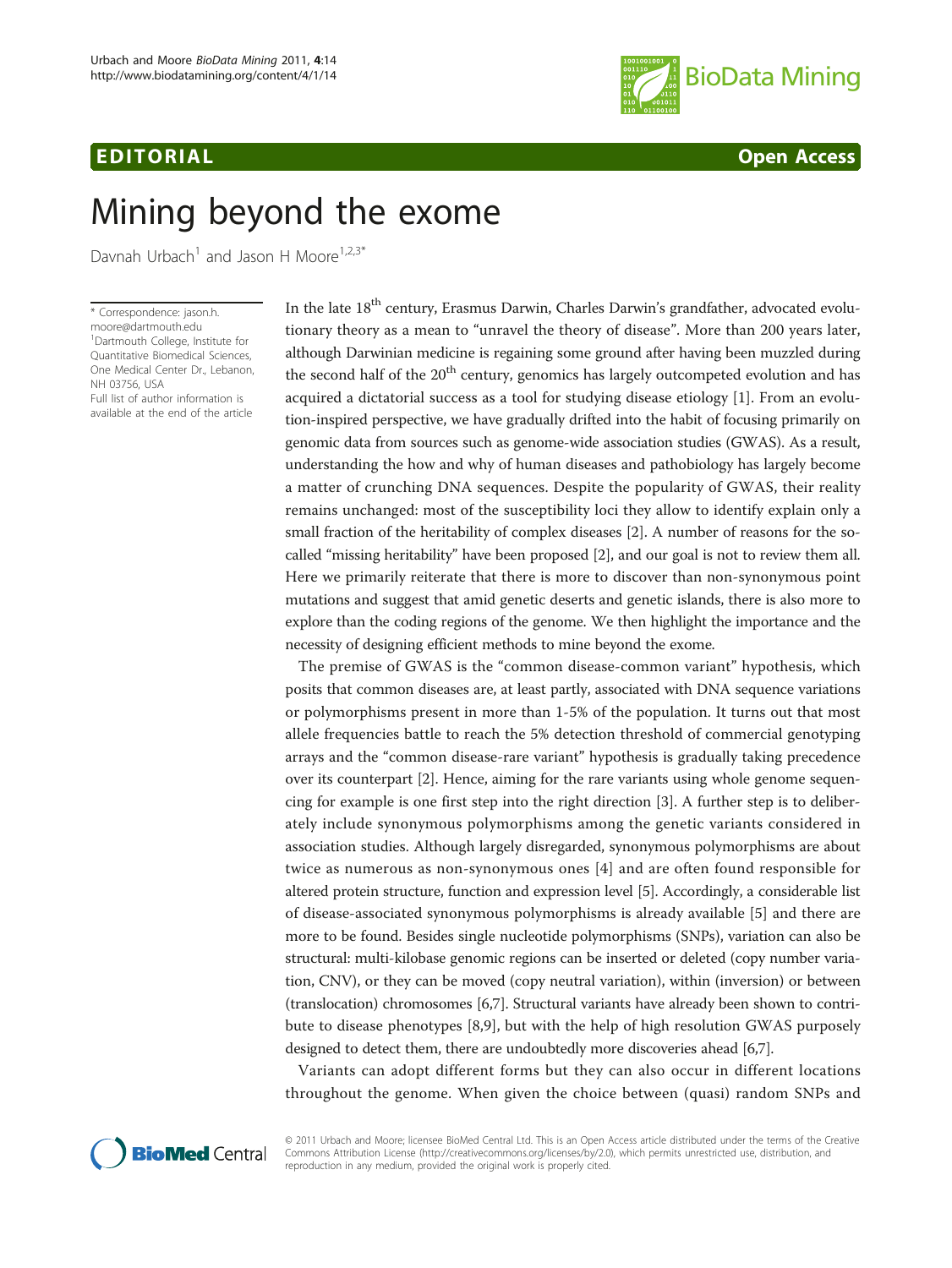<span id="page-1-0"></span>SNPs located in coding regions (gene-centric approach), choosing the latter is the safer bet [10]. However, the fact that more than 80% of the risk-associated variants identified so far fall outside of the coding regions suggests that there is a third option, namely the non-coding regions of the genome, including intergenic regions, introns and 3' and 5' untranscribed regions [[11\]](#page-2-0). Non-coding regions harbor plenty of functional DNA, composed essentially of regulatory elements such as enhancers, promoters, insulators and silencer, and of non-coding functional RNA such as micro-RNA (miRNA). As the non-coding regions of the genome have gradually been revealing their secretes, evidence for their etiological importance has accumulated. Accordingly, genetic variation at regulatory elements [[12](#page-2-0)-[15\]](#page-2-0) and at miRNA [[16](#page-2-0)-[18\]](#page-2-0) has been found to play an important role in various diseases. Both better SNP coverage and whole genome sequencing will allow for a more methodological exploration of the non-coding regions of the genome.

There is more to the genome than we may have believed. Yet novel discoveries heavily rely on the availability of adequate and powerful analytical tools to exploit rich and complex data. In particular, progress in our understanding of the genetic architecture of common diseases requires efficient methods for merging different types of data and exploiting them simultaneously. Recent literature provides promising ideas on how to combine expert knowledge and crude genotyping data. Cowper et al. [[14\]](#page-2-0) for example suggest the use of genome-wide regulatory networks as a framework to incorporate biological knowledge to the analysis and interpretation of genotyping data, including data collected in the non-coding regions of the genome. This fits into a broader systems genetics approach to human disease [[19\]](#page-2-0). Data are accumulating at a faster rate than methodological tools do. We suggest that there is room and urgent need for more ideas on how to analyze and integrate the different sources of information that we extract from both popular and remote regions of the genome. The last five years has focused on the task of manipulating large genomic data sets. Now is the time to integrate and synthesize these disparate sources of genomic information.

#### Author details

<sup>1</sup>Dartmouth College, Institute for Quantitative Biomedical Sciences, One Medical Center Dr., Lebanon, NH 03756, USA. <sup>2</sup>Dartmouth Medical School, Department of Genetics, One Medical Center Dr., Lebanon, NH 03756, USA. <sup>3</sup>Dartmouth Medical School, Department of Community and Family Medicine, One Medical Center Dr., Lebanon, NH 03756, USA.

Received: 11 May 2011 Accepted: 13 June 2011 Published: 13 June 2011

#### References

- 1. Gluckman PD, Low FM, Buklijas T, Hanson MA, Beedle AS: How evolutionary principles improve the understanding of human health and disease. Evol Appl 2011, 4:249-263.
- 2. Manolio TA, et al: [Finding the missing heritability of complex diseases.](http://www.ncbi.nlm.nih.gov/pubmed/19812666?dopt=Abstract) Nature 2009, 461:747-753.
- 3. Holm H, et al: A rare variant in MYH6 [is associated with high risk of sick sinus syndrome.](http://www.ncbi.nlm.nih.gov/pubmed/21378987?dopt=Abstract) Nat Genet 2011, 43:316-320.
- 4. Rish NJ: [Searching for genetic determinants in the new millennium.](http://www.ncbi.nlm.nih.gov/pubmed/10866211?dopt=Abstract) Nature 2000, 405:847-856.
- 5. Hunt R, Sauna ZE, Ambudkar SV, Gottesman lM, Kimchi-Sarfaty C: Silent (synonymous) SNPs: should we care about them? In Single Nucleotide Polymorphisms: Methods and Protocols, Second Edition Edited by: A KA 2009, 23-39.
- 6. Scherer SW, Lee C, Birney E, Altshuler DM, Eichler EE, Carter NP, Hurles ME, Feuk L: [Challenges and standards in](http://www.ncbi.nlm.nih.gov/pubmed/17597783?dopt=Abstract) [integrating surveys of structural variation.](http://www.ncbi.nlm.nih.gov/pubmed/17597783?dopt=Abstract) Nat Genet 2007, 39:S7-S15.
- 7. McCarroll SA: [Extending genome-wide association studies to copy-number variation.](http://www.ncbi.nlm.nih.gov/pubmed/18852202?dopt=Abstract) Hum Mol Genet 2008, 17: R135-R142.
- 8. Craddock N, et al: [Genome-wide association study of CNVs in 16,000 cases of eight common diseases and 3,000](http://www.ncbi.nlm.nih.gov/pubmed/20360734?dopt=Abstract) [shared controls.](http://www.ncbi.nlm.nih.gov/pubmed/20360734?dopt=Abstract) Nature 2010, 464:713-U86.
- Stankiewicz P, Lupski JR: [Structural variation in the human genome and its role in disease.](http://www.ncbi.nlm.nih.gov/pubmed/20059347?dopt=Abstract) Annu Rev Med 2010, 61:437-455.
- 10. Jorgenson E, Witte JS: [A gene-centric approach to genome-wide association studies.](http://www.ncbi.nlm.nih.gov/pubmed/17047687?dopt=Abstract) Nat Rev Genet 2006, 7:885-891.